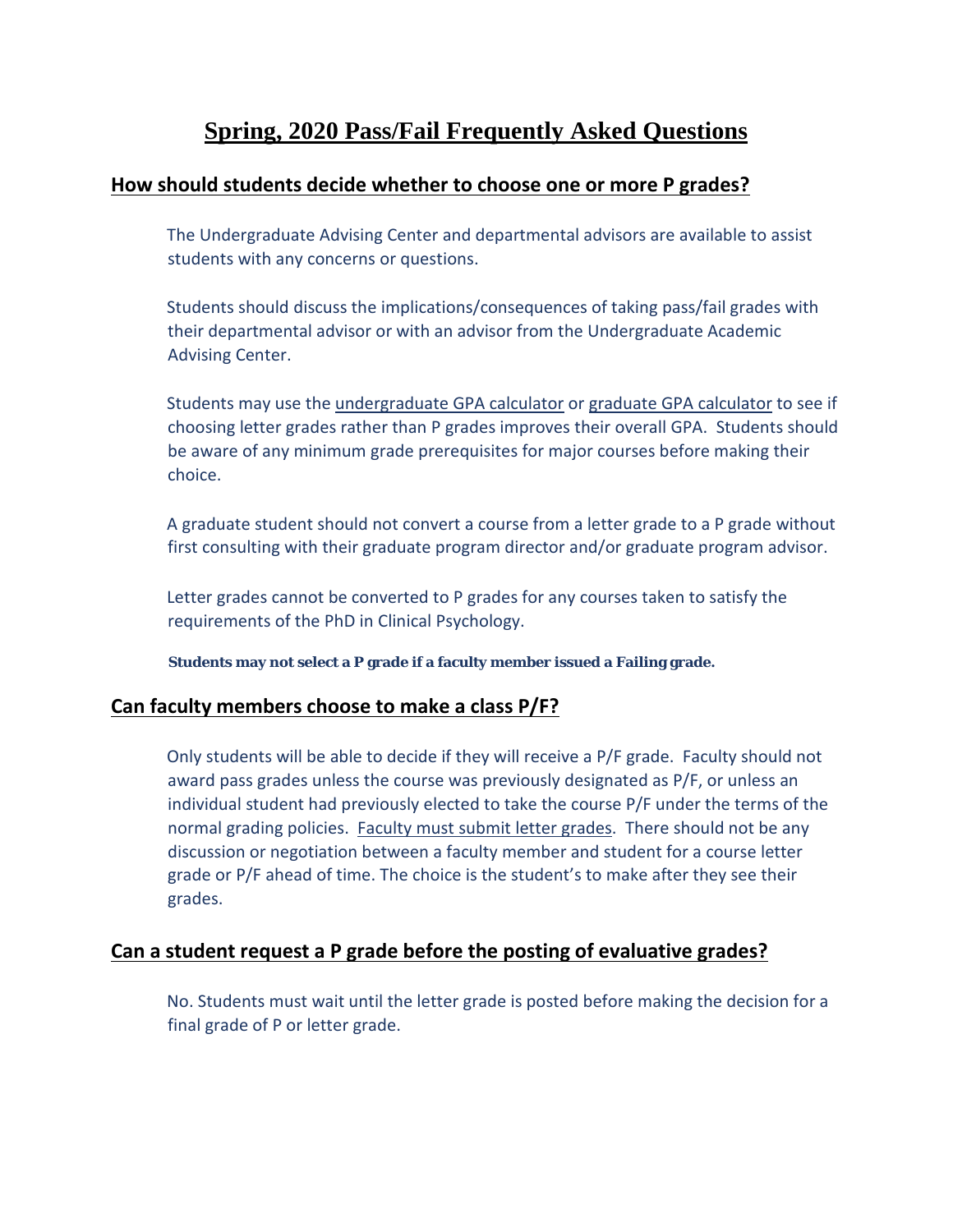## **What is the process if a student wants to select a P in any course at the end of the semester?**

The student will access their WebAdvisor account and view their final grades. Then, using a drop-down menu, students will opt to assign a P grade to as many courses as they wish. Students do not need to choose all P grades or all letter grades; i.e., students can have a mixture of letter grades and P grades. The Registrar will send out specific instructions as we get closer to the end of term. This functionality will be available after the last day of classes. Students will be able to choose a P grade or a letter grade up to May 11. After May 11 the choice of a P grade or a letter grade will be used to calculate the cumulative GPA.

# **What should students consider before opting to replace a letter grade with a P grade?**

*Students considering transferring to another institution or post-graduate study:* Those considering graduate school, law school, medical school, certifications, and those considering transfers should be aware that institutions will treat P/F grades differently. Some institutions will exercise some flexibility for grades earned in the spring, 2020 semester. Others will not. Specific programs will also treat P/F grades differently. In addition, students with strong records may well benefit in consideration for graduate fellowships, employment, or other opportunities if they can show their grades.

*Students with academic standing issues:* Students on probation should choose letter grades if they are doing well to boost their overall GPA and help meet the conditions of their probation. If a student is doing poorly, then that student should consider pass grades. The Academic Standing Committee will use the **final** grade choice of the student, whether that be evaluative grades or P/F grades, to determine any actions if needed.

*Students interested in making the Dean's List:* To determine eligibility for the Dean's List for the spring, 2020 semester, the University will use the actual letter grades recorded by faculty to meet the grade point average requirement of 3.50 or above. As stated in the Academic Catalog, students must have a grade point average of 3.5, receive no grade of "D," "F," or "I," and have earned a minimum of 12 semester-hour credits.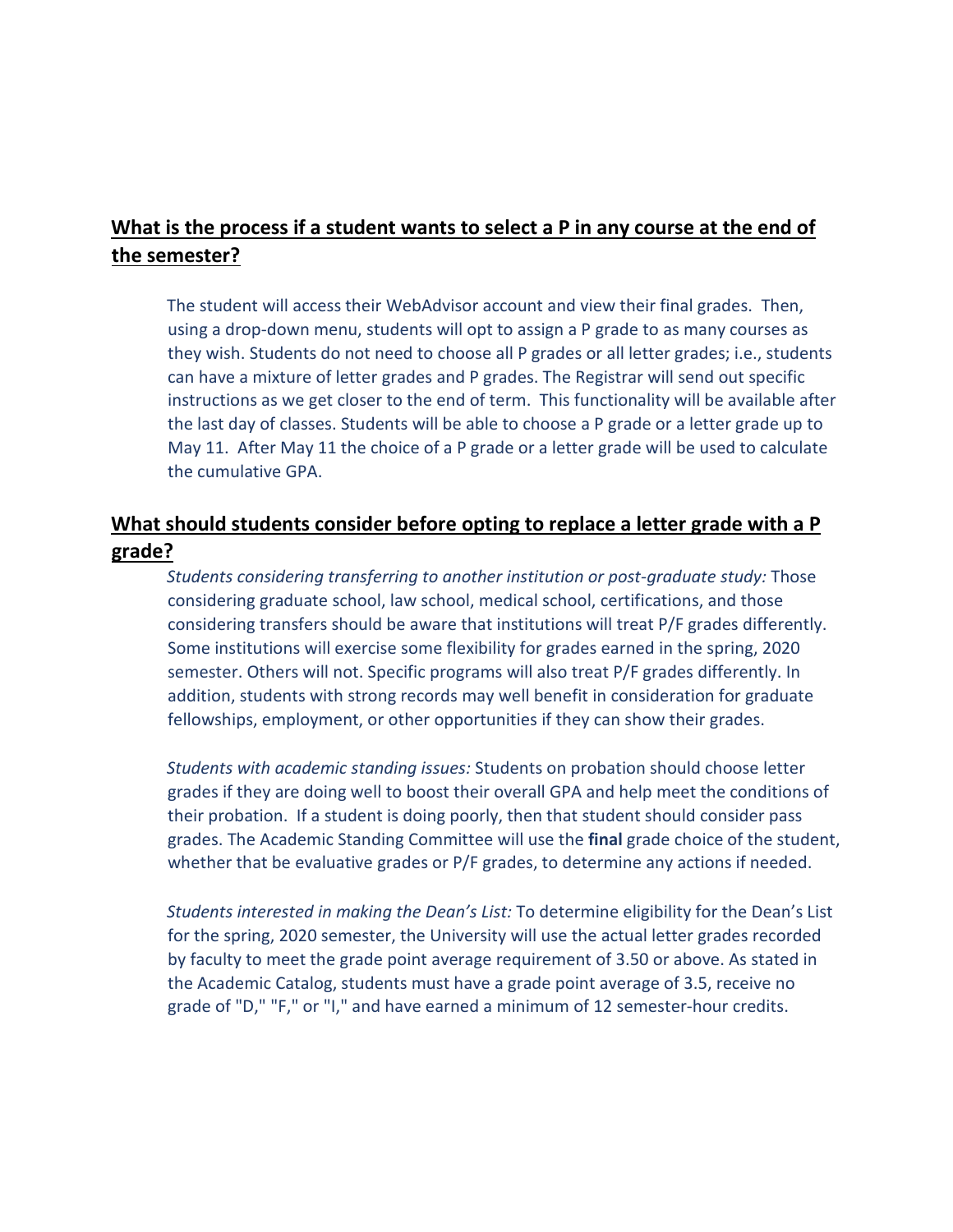*Honors Program Students / Students Completing Honors in the Major:* The Suffolk University Honors Program reserves the right to consider letter grades when making decisions that affect current and potential honors students. Letter grades may be considered in cases such as (but not limited to) probations, probation extensions, and rising sophomore invitations. The Honors Program recognizes that this term's extraordinary circumstances mean that students may not be able to perform at their usual levels because of a variety of reasons outside their control, and will factor this consideration into evaluation of student records when making any decisions.

Note: For students pursuing honors in the major, individual academic departments may elect to consider letter grades when deciding whether students have met internal standards for their respective program.

#### *Students completing certificates:*

- *Paralegal Certificate:* ABA will accept P grades for the Paralegal Certificate.
- *Radiation Therapy:* JRCERT support pass/fail option for radiation therapy students this semester.
- *Math with actuarial concentration:* A Suffolk student in the Math major/minor with actuarial concentration may take courses for which P/F grades may be of concern. In particular, an actuary-to-be has to take (get credit for) a number of VEE (validation by education experience) courses. At Suffolk all such courses are in Economics (e.g. Econ101 and Econ102) or SBS. However, it appears that, according to this FAQ from the society of actuaries [\(https://www.soa.org/education/examreq/resources/edu-vee-approval-faq/\),](https://www.soa.org/education/exam-req/resources/edu-vee-approval-faq/) it is possible to get VEE credit for a course with a P/F grade.

#### *INTO-Suffolk students:*

#### Undergraduate

Letter grades will be made available and will determine progression. Undergraduate students must maintain a minimum of a 2.0 GPA based upon letter grade calculations to progress out of the pathway.

#### **Graduate**

College of Arts and Sciences graduate students must maintain a minimum of a 3.0 GPA based on letter grade calculations to progress out of the pathway.